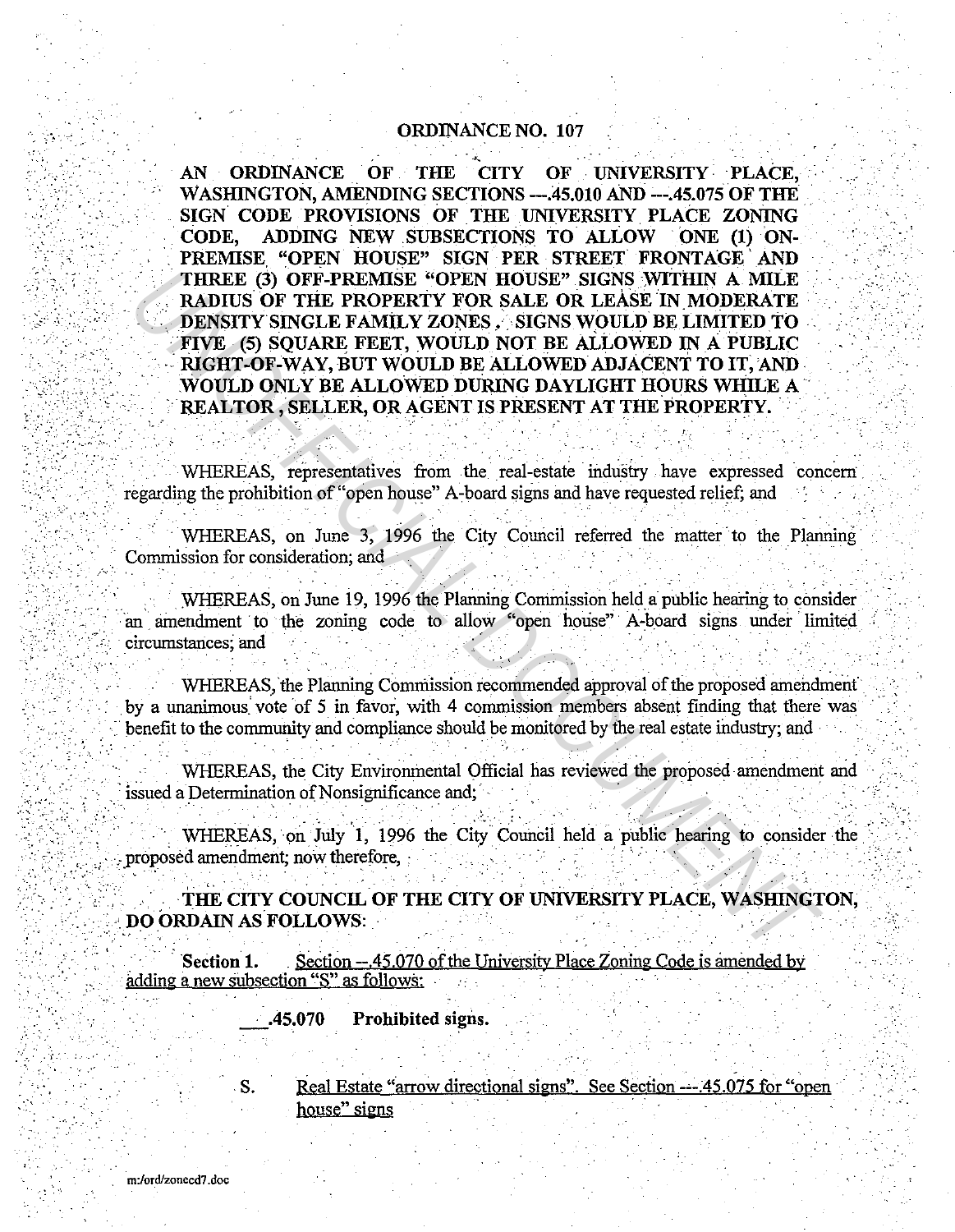Section 2. Section ---.45.075 of the University Place Zoning Code. Subsection B.23. is amended to read as follows:

l9.4s;o75 Exemptions .

B.23. Real Estate signs.

 $\mathcal{L} \rightarrow \mathcal{L}$ 

 $\mathbb{R}^3$ 

 $\ldots$  .

.. ,·

 $\mathcal{F}_i$  .  $\mathcal{F}_i$  .

•.:

 $\mathcal{L}(\mathcal{Q})$  . For all  $\mathcal{L}(\mathcal{Q})$  $\sim$ 

 $\mathcal{L}^{\text{max}}$ 

•;.' ..

a. Temporary, non-illuminated real estate signs (not more than one per tax lot), located on the property which is for sale or lease, or construction signs not exceeding six  $(6)$  square feet in residential areas or twelve  $(12)$  square feet in commercial and industrial areas and not over six  $(6)$  feet in height, provided said signs are removed fifteen (15) days from the sale, lease, or rental of the property or within seven (7) days of completion of the project.

b. "Residential Open House A-Board Signs" in the MSF zone. Such signs shall be limited to one  $(1)$  sign per street frontage on the premise for sale and three  $(3)$ off-premise signs within one mile of the subject property. If a Realtor has more than one house open for inspection in a single development or subdivision. he/she is limited to three (3) off-premise. "open house" signs for the entire development or subdivision. Such signs ate permitted· only during daylight hours while the . Realtor or seller or an agent is in attendance at the property for sale or lease. No such sign shall exceed five  $(5)$  square feet per sign face with a limit of two faces. The signs may not be placed within a public right-of-way. but may be placed adjacent to the right-of-way. This exemption does not apply to apartment and . condominium "for rent" or "for lease" signs. **a.** Temporary, non-illuminated real estate signs (not more than one per tax located on the property which is for sale or lease, or construction signs exceeding six (6) square feet in residential areas or twelve (12) squar

Section 3. Copy To Be Available. One copy of this ordinance shall be available in the office of the City Clerk for use and examination by the public.

Section 4. Severability. If any section, sentence, clause, or phrase of this ordinance shall be held to be invalid or unconstitutional by a court of competent jurisdiction, such invalidity or unconstitutionality shall not affect the validity or constitutionality of any other section, sentence, clause, or phrase of this ordinance.

**Section 5.** ... ... Publication And Effective Date. A summary of this Ordinance consisting of its title shall be published in the official newspaper of the City. This ordinance shall take effect five days after its publication.

PASSED BY THE CITY COUNCIL ON JULY 1, 1996.

Ronald -

Ronald L. Williams, Mayor

 $\mathcal{L}^{\mathcal{L}}$ 

 $\cdots$  .